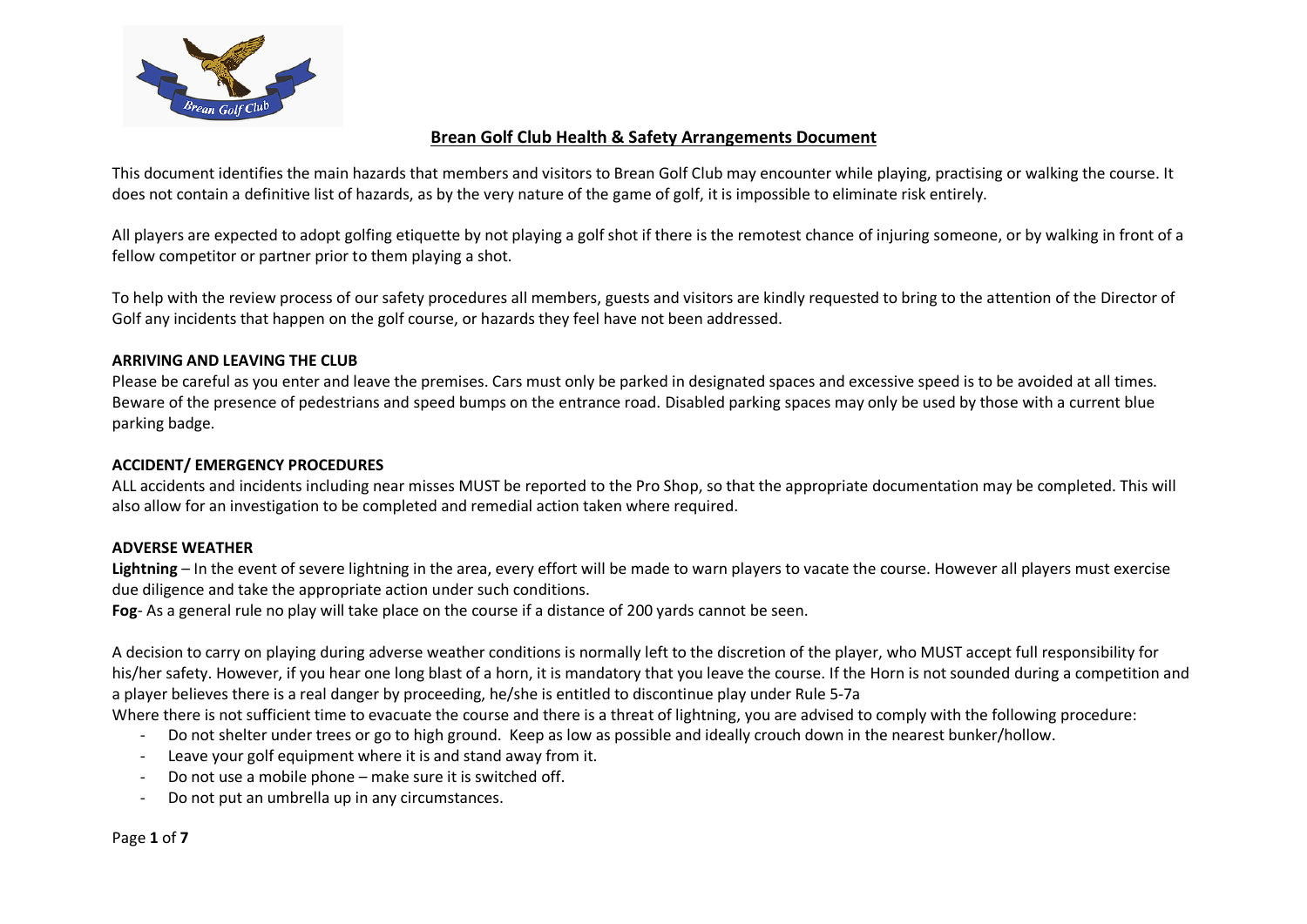If the course has not been officially closed, this does not mean that it is necessarily safe to continue play and golfers must determine for themselves whether they consider it is safe to do so. In such conditions frequent inspections will be made until play is deemed to be safe.

### **ANIMAL HOLES**

We endeavour to fill in holes created by animals. However it is inevitable that there will be rabbit holes etc. that can lead to sprained ankles or worse. Persons playing or walking on the course do so AT THEIR OWN RISK and must not do anything to jeopardise the safety of themselves or others.

## **BANKS and SLOPES**

Special care must be taken to avoid trips, slips and falls when standing on, or walking near, banks/slopes especially adjacent to ponds and ditches as these are considered to be some of the most hazardous areas of the course, particularly during or immediately after adverse weather conditions such as rain or frost.

## **BUGGIES**

Brean Golf Club has buggies available for hire from the pro shop. Apart from these, the use of personalised motorised ride-on buggies is permitted only by prior application to the golf pro and a copy of insurance for use on a golf course and public liability 3<sup>rd</sup> party cover must be provided. All hire buggies must be operated in accordance with our Golf Buggy User Rules (provided by our Golf Professional at point of hire). The consumption of alcohol and/or the improper use of drugs are not permitted when using a buggy.

#### **FIRST-AID ASSISTANCE**

In the event of an accident, a first aid kit is located in the Pro Shop, Brean Country Club Reception and at the Green Keeping Shed. A Defibrillator is located in the Reception area of the Country Club. If you have called an ambulance please make the pro shop aware so we can direct them to the correct area. The pro shop can be contacted by calling 01278 752111.

#### **FERTILISER AND INSECTICIDES ETC**.

A notice on the 1st Tee will advise of the days that chemicals have been used. Players are advised to take heed of the warnings and protect themselves. Do not lick golf balls or fingers.

#### **FOOTWEAR**

We request golf shoes to be worn on the golf course as they help to avoid slips; they also help your golf. These should not be worn inside the Country Club.

#### **GREENKEEPERS:**

The green keeping team are regularly working on the course when golf is in progress. Please be careful and courteous to them and ensure that they are aware of and have acknowledged your presence prior to playing in their proximity. Priority must always be given to green keeping staff.

Page **2** of **7**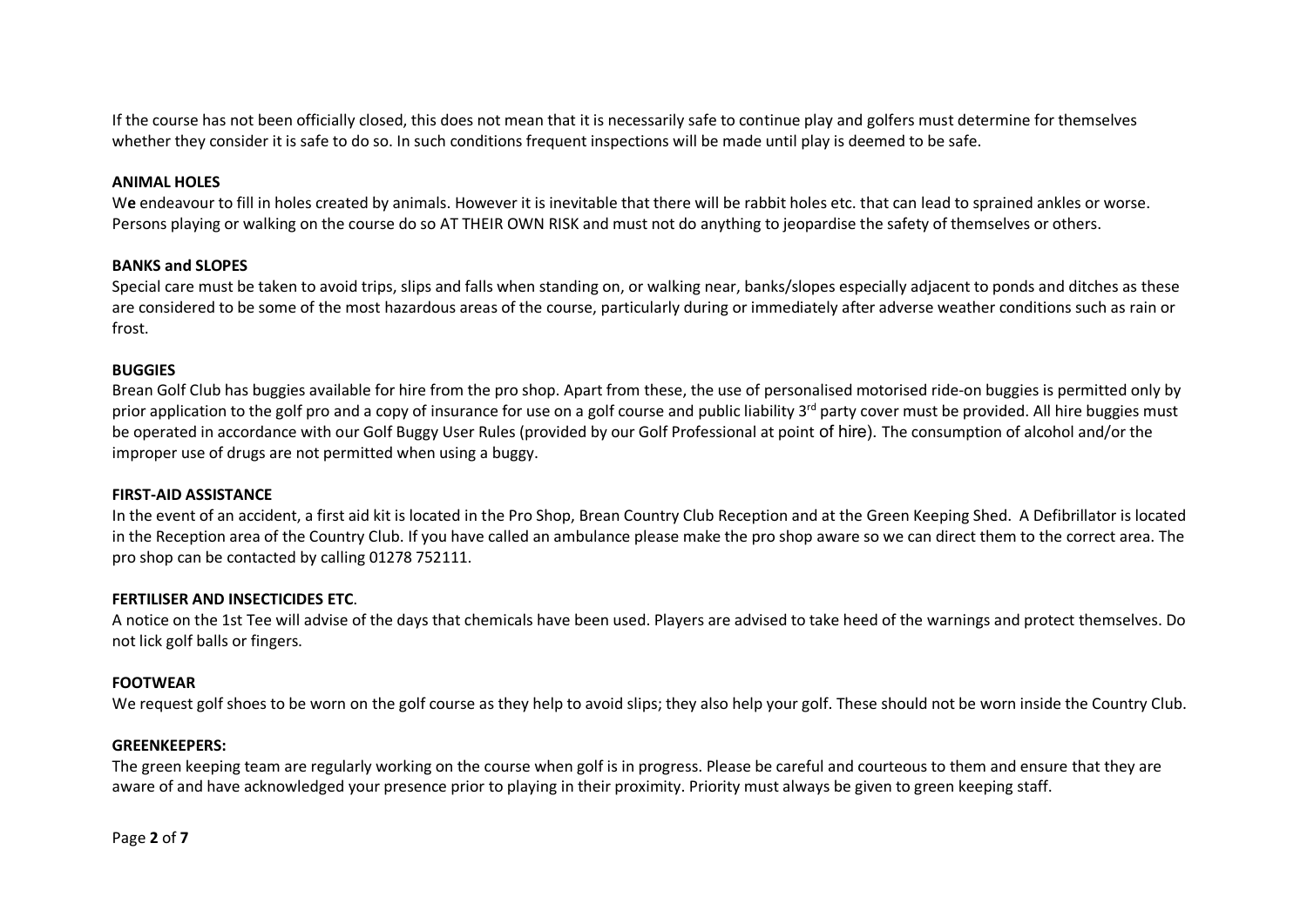#### **INSURANCE**

Brean Golf Club provides liability insurance to its members. This insurance is also extended to green fee paying visitors. However, all golfers should ensure that they are adequately insured in respect of the risks involved with playing golf.

### **PRACTISING**

This is strictly limited to the designated putting practice area. Under no circumstances is there to be any practising on the Course itself unless receiving a lesson from the Professional.

## **PONDS AND DITCHES**

Players should be aware that some of the ponds and ditches have deep water and in places where muddy banks look dry they can be treacherous and one can easily slip or get stuck. The retrieval of balls from water is not encouraged and is dangerous.

#### **WILDLIFE**

Brean Golf Club boasts lovely scenery and wildlife that has no respect for health and safety and like many other golf courses there are always dangers associated with animal burrows, etc. Players should also be aware that there is a potential threat from wasps, bees and other biting insects.

#### **RISK ASSESSMENT STATEMENT**

To help minimise the risks while playing on the course, it is your responsibility as a golfer to ensure that you adhere strictly to information within this document and The Course Risk Assessment & Hole by Hole Risk Assessment which has been carried out and follows below.

Players should not strike a golf ball when there is the risk of endangering other players, members of the green keeping team and all other users of the golf course and its surroundings.

If there are people in range of your shot take a minute to enjoy the scenery until they are out of range.

If a miss hit shot is heading in the direction of other people, you must shout "FORE!" in a loud voice to alert them of possible danger. You must also consider waving your hands as the person in front may be a member of staff wearing hearing protection.

You are advised to exercise caution at all times on the course in respect of identifying areas where you may be at potential risk of being hit by another golfer's ball, especially on those holes where the landing area is not clearly visible from the tee. Areas of particular concern are highlighted by signs on the course.

If "FORE!" is heard when playing, evasive action must be taken if at all possible, e.g. turn away from the ball, bend and cover you

Page **3** of **7**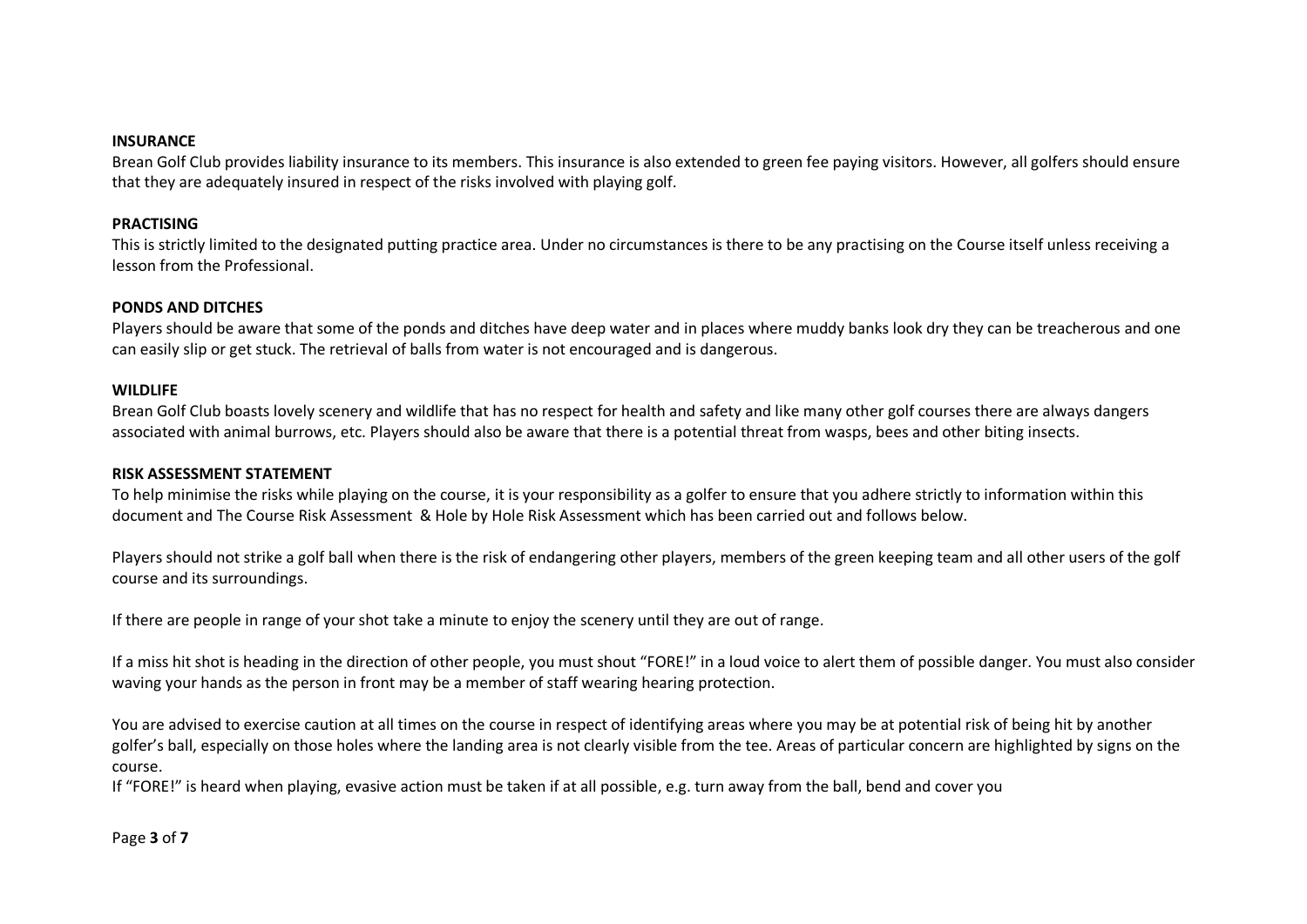**Course Risk Assessment;**

| Hazard - Anything with the potential to cause harm | Who might be               | Existing controls to eliminate hazard or reduce risk                          |
|----------------------------------------------------|----------------------------|-------------------------------------------------------------------------------|
|                                                    | harmed                     |                                                                               |
| Access to tee's<br>1.                              | Golfers                    | Access is via slope or steps. Access to tees and the condition of any         |
| Slips, trips & falls                               |                            | temporary / permanent tee mats is monitored by the greenkeepers.              |
|                                                    |                            | Please take additional care when it is wet or icy. Please report any          |
|                                                    |                            | damage to the pro shop.                                                       |
| <b>Teeing off</b><br>2.                            | Golfers. Other             | Don't tee off until you are sure that the group in front are out of range.    |
| Striking other golfers with ball.                  | golfers on adjacent        | Don't' tee off if any of your playing partners are standing forward of you.   |
|                                                    | greens, fairways or        | Don't tee off if anyone is walking towards the tee from any adjacent holes    |
|                                                    | paths                      | Don't stand forward of a player teeing off.                                   |
|                                                    |                            | Don't walk towards a tee when someone is preparing to drive                   |
|                                                    |                            | Pay attention when playing shot and shout 'FORE' if a ball drifts to left or  |
|                                                    |                            | right and there is any likelihood of hitting someone. Areas of particular     |
|                                                    |                            | risk are signed for golfers to be aware.                                      |
| <b>Fairway to Green</b><br>3.                      | <b>Other Golfers</b>       | Don't take a shot until you are sure that the group in front are out of       |
| Striking other golfers with ball.                  |                            | range.                                                                        |
|                                                    |                            | Don't take a shot if your playing partners are forward of you and in range.   |
|                                                    |                            | Stand in a safe position when a playing partner is taking a shot.             |
| Miss hit approach shot to Green<br>4.              | Players of adjacent        | Be aware of players in this area and shout "FORE" if hitting to left or right |
| Striking other golfers with ball.                  | holes                      | past the green and there is a likelihood of hitting someone.                  |
| Ditch, ponds, lakes<br>5.                          | <b>All Golfers</b>         | Be aware of the dangers of ditches, lakes, ponds including slipping down      |
| Risk of falls into water, drowning                 |                            | banks, deep water and slippery bridges. Don't step onto frozen water. We      |
| Provision of rescue equipment                      |                            | do not encourage the use of ball retrievers from water. Do not operate a      |
|                                                    |                            | buggy within 2 meters of a ditch or a pond. Lifebouys provided on large       |
|                                                    |                            | ponds. There are varying types of bridges that do not have railings so take   |
|                                                    |                            | care. Some bridges are not suitable for buggies - please follow signage.      |
| <b>Hidden Greens</b><br>6.                         | Other Golfers, Green       | Don't play to greens until you are sure that the group in front have left.    |
| Lack of ability to view other golfers.             | <b>Staff</b>               | Check greens are free before approach shot.                                   |
| Trees and other fixed hazards<br>7.                | <b>Golfers and Playing</b> | When playing near trees beware of balls ricocheting. Tree condition is        |
| Ball ricocheting, tree damage from storms.         | partners                   | monitored by Head Greenkeeper                                                 |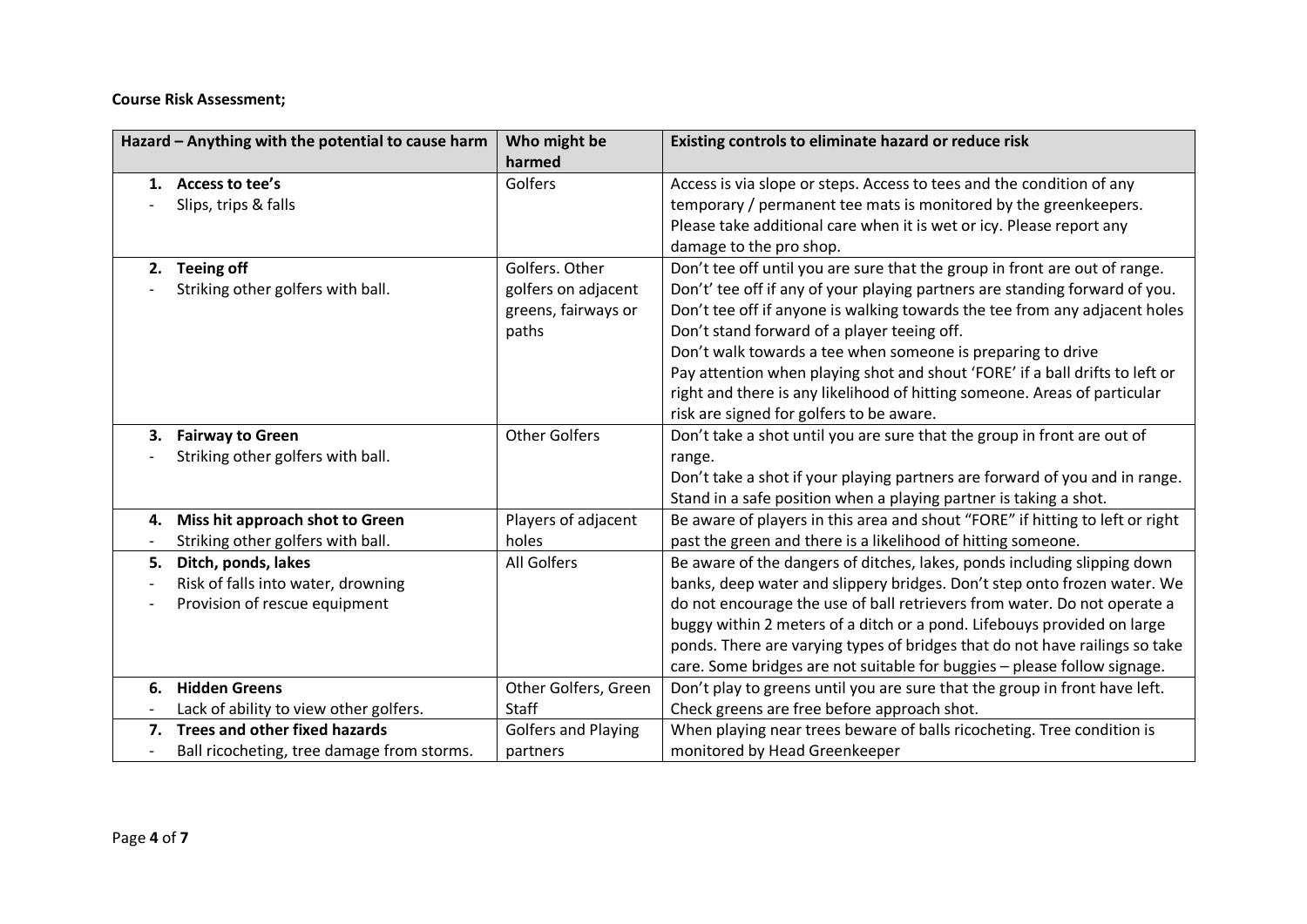| 8. | <b>Undulating grounds and banks</b>                                                                                           | All Golfers                             | Take care when walking over undulating ground especially when wet or                                                                                                                                                                                                                                                                                               |
|----|-------------------------------------------------------------------------------------------------------------------------------|-----------------------------------------|--------------------------------------------------------------------------------------------------------------------------------------------------------------------------------------------------------------------------------------------------------------------------------------------------------------------------------------------------------------------|
|    | Slips, trips, falls                                                                                                           |                                         | icy as it could be slippery. During very dry weather, cracks may be<br>present.                                                                                                                                                                                                                                                                                    |
| 9. | <b>Driving Buggies</b><br>Speeding, inappropriate or dangerous use,<br>overcrowding, overturning, fall into water.            | All golfers                             | Take care on banks, hollows and undulations. Take special care driving<br>over bridges or near to ditches. Keep speed to a minimum. Always drive in<br>the rough. Keep away from ditch/ pond edges.                                                                                                                                                                |
|    | 10. Being struck by a golf ball being played by a<br>fellow golfer/partner                                                    | Other Golfers and<br><b>Green Staff</b> | Players not playing the shot must position themselves such that the<br>danger of being hit is eliminated. The player who has made the shot must<br>shout "FORE" to alert his fellow golfer or partner(s) of the danger of being<br>struck by the errant golf ball.                                                                                                 |
|    | 11. Being struck by a golf ball hit by a golfer<br>playing on another part of the golf course<br>and hitting the ball offline | Other Golfers and<br><b>Green Staff</b> | The player who has made the offline shot must shout "FORE" to alert<br>other players in the vicinity of the danger of being struck by the errant<br>golf ball. Adhere to safety signage out on the course.                                                                                                                                                         |
|    | 12. Players slipping on steep sloping ground                                                                                  | All Golfers                             | Players to take particular care entering and exiting bunkers with steep<br>sloping sides. Players should enter and exit from the shallowest edge.<br>Many banks of the teeing grounds have steep slopes, and players also<br>need to take care when entering these areas.                                                                                          |
|    | 13. Players slipping on wet ground/frozen<br>ground/steps/bridges                                                             | All Golfers and Green<br><b>Staff</b>   | Wear golf shoes. Be aware of the increased risk during these conditions<br>and take additional care.                                                                                                                                                                                                                                                               |
|    | 14. Golfing equipment slipping on sloping<br>ground                                                                           | All Golfers                             | Players to take particular care of their equipment when getting close to<br>sloping ground. Players must not take golfing equipment, including<br>motorised buggies closer than 5 yards/meters from the slopes. Buggies<br>are not allowed on the teeing grounds. If the ground is wet, then trolleys<br>are not allowed not to be taken on to the teeing grounds. |
|    | 15. Balls hitting the County Club building and<br>new lodges on new development.                                              | All golfers                             | Holes have been designed to reduce likelihood of impact but both the<br>Country Club and lodge building however players should be aware of<br>their presence and report any near miss or actual stray balls going into<br>this area or causing damage to the pro shop for monitoring and<br>investigation purposes.                                                |
|    | 16. Changing areas- Wet floors, water<br>temperature, condition of fixtures                                                   | All golfers                             | Anti slip flooring is provided in shower areas however please be aware<br>that wet floors may be slippery when wet. Water temperature will be<br>maintained at appropriate temperatures for showering. If too hot or too<br>cold please report to the pro shop or Country Club reception immediately.<br>Condition of fixtures monitored.                          |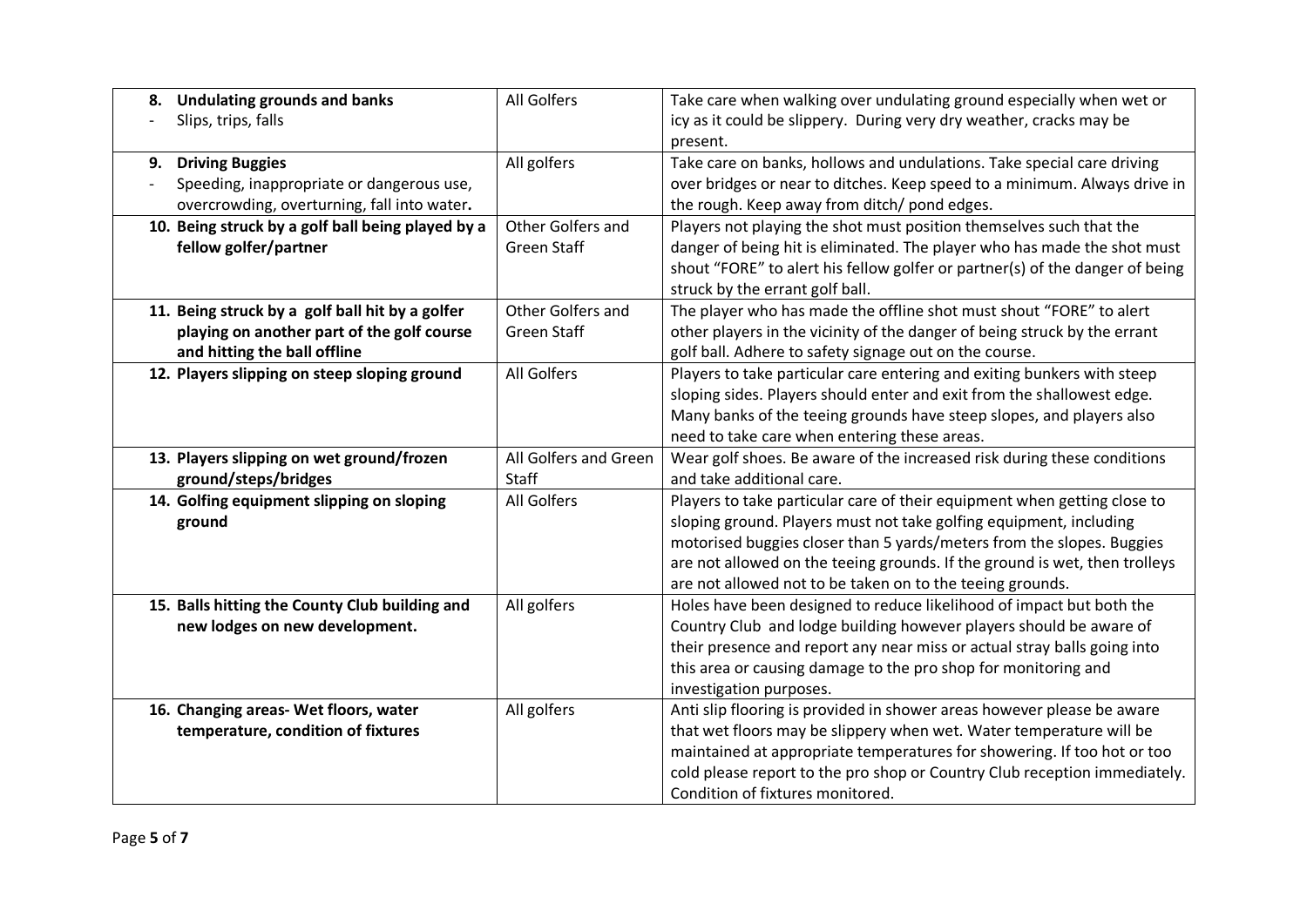**HOLE by HOLE Risk Assessment;** NOTE: **If a hole is not mentioned then there are no specific hazard other than 1-14 above.** 

| harmed<br>Hole 1<br>Player teeing off could hit someone playing the 5 <sup>th</sup><br>Players on hole 5.<br>Players teeing off to shout 'FORE' to alert others if ball is going stray.          |
|--------------------------------------------------------------------------------------------------------------------------------------------------------------------------------------------------|
|                                                                                                                                                                                                  |
|                                                                                                                                                                                                  |
|                                                                                                                                                                                                  |
| hole which is to the left of the tee with players                                                                                                                                                |
| coming toward you, or with a stray ball when playing<br>Players on hole 1<br>A sign on the tee advises players to shout "FORE" if their tee-off shot goes                                        |
| the fairway from a player on the 2 <sup>nd</sup> hole, right hand<br>left toward hole 5.                                                                                                         |
| side coming toward you.                                                                                                                                                                          |
| Hole <sub>2</sub>                                                                                                                                                                                |
| Players on 2 <sup>nd</sup> hole<br>Stray ball coming from the $1st$ tee when playing hole<br>Be aware of players around you. Be alert to any verbal calls of 'FORE'.                             |
| Hole 5                                                                                                                                                                                           |
| Stray ball from those playing the 1 <sup>st</sup> hole when you<br>Players on 5 <sup>th</sup> hole<br>Be aware of possible stray balls coming from the 1 <sup>st</sup> LHS of you and            |
| toward you on the hole when on the fairway approaching the green. Be<br>are playing fairway on hole                                                                                              |
| alert to the call of 'FORE' A sign on the tee reminds players.                                                                                                                                   |
|                                                                                                                                                                                                  |
| Stray ball from those teeing off from the 12 <sup>th</sup> hole<br>Players on 5 <sup>th</sup> hole<br>Be aware and alert to the call of 'FORE'.                                                  |
| which is coming towards you as the $12^{th}$ tee is not                                                                                                                                          |
| visible to you as there is a hedge / trees between                                                                                                                                               |
| part of the fairway.                                                                                                                                                                             |
|                                                                                                                                                                                                  |
| Hole 6<br><b>Guests in Pontins</b><br>Be aware of this. Shout 'FORE' to warn of danger. Report any incidents to                                                                                  |
| the Pro Shop immediately.<br>Pontins Holiday Camp is on the left hand side of the                                                                                                                |
| fairway so please be aware of stray balls from the                                                                                                                                               |
| tee or fairway into this location which could cause                                                                                                                                              |
| property or person damage/injury                                                                                                                                                                 |
| Hole 7                                                                                                                                                                                           |
| Stray ball from the 6 <sup>th</sup> hole coming from behind you,<br>Players on the 7 <sup>th</sup><br>Players on the 6 <sup>th</sup> to be aware and alert to the call of 'FORE'. Be vigilant at |
| Stray ball coming towards you from the 8 <sup>th</sup> tee.<br>all times. A net protects the tee area of the $7th$ .<br>hole                                                                     |
| Be aware and vigilant.                                                                                                                                                                           |
| Hole 8 Stay ball from those teeing off from 11 <sup>th</sup> hole<br>Players on 8 <sup>th</sup><br>Players on hole 11 will shout 'FORE' in such event. Be aware and vigilant                     |
| if miss-hit<br>at all times.                                                                                                                                                                     |